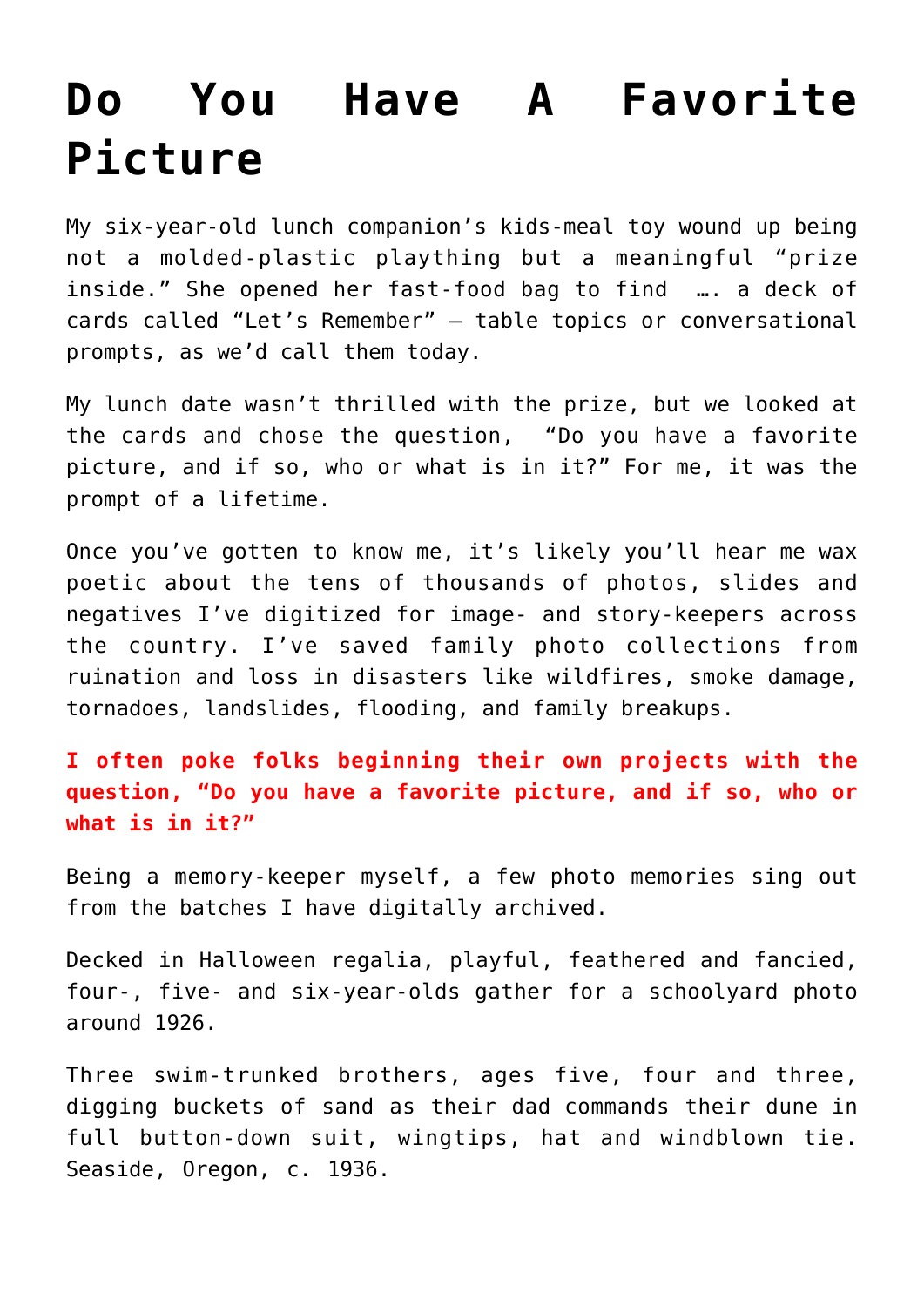Bespeckled dad and daughter share a hobby grin at a film counter.

A recent candid snap of an adoptee peering through a loupe at 16mm film, reminiscing as she chooses clips from her adopted family videos to gift her birth-mom.

Theatre photos from 1910 as a group of young doctors performed an autopsy.

A surly knot of young whippersnappers squinting from the family porch in the late 1930s.

A serpentarium in Sao Paulo, Brazil, taken shortly after Teddy Roosevelt visited.

A nude beach romp in the 1970s.

My own daughters as they slept, cavorted, grew and flew.

These and other photo memories sing out to be remembered.  But one stands out, telling a tale from a distance.

## **A Drugstore Photo of My Dad**

I had never seen this photo until a couple of years ago. It looks to have been taken in the early 1940s. It is a walletsized photo of my dad that could have been carried in someone's wallet. It is creased and well worn. I immediately put it on my scanner and saved it to the cloud. It was a treasure I did not want to lose.

My Favorite Photo: my dad, a portrait taken when he was about 12 or 13 years old. He has a baseball cap balanced on his mop of "Durfee hair." He looks straight into the camera, and these are the eyes I am familiar with. He has a gaze that is ancient, and he doesn't smile (Stoic is a notable feature of most pictures of my family members.)

Behind him is a painted backdrop of mountains you might choose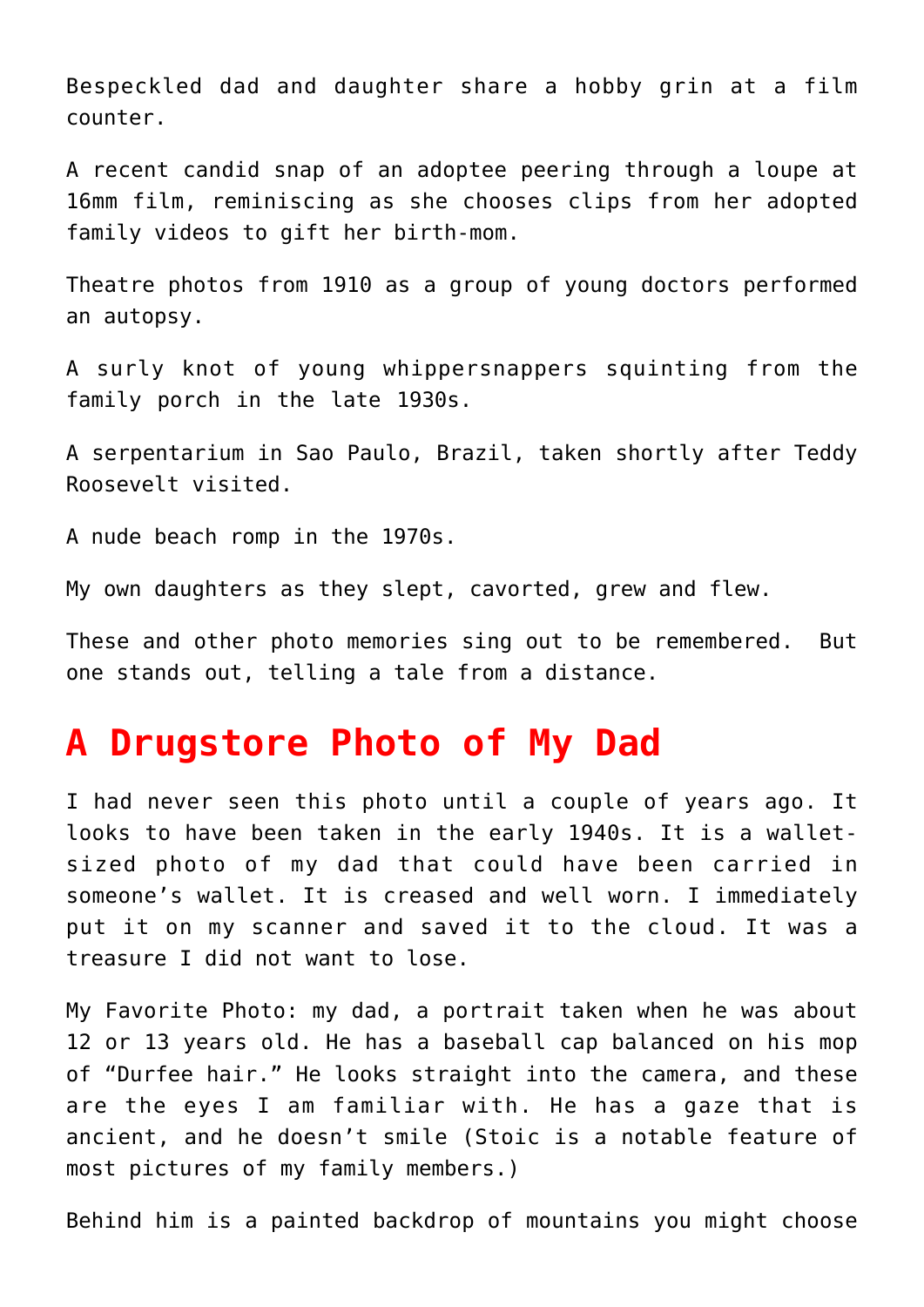when you are having your photo taken at a drugstore, if you were a young boy, dreaming of travelling to the mountains. You would save your money for the day when you could dress in your bomber jacket and baseball cap and have your picture taken in town. This is one of the few pictures I own that truly makes me sentimental.

**How had I never seen the photo of this shy, gentle-faced boy who dreamt of mountains?**

The person who had been keeping the picture gave it to me many years after my dad had passed away — years after I could have asked about it. When was it taken? Why the mountains? Where was it taken? Who carried this photo in their wallet?

Dad rarely talked about himself and the dreams he hadn't accomplished. He was a man of few words. I knew he loved the mountains, but not until much later.

## **A Birthday Wish Interview**

In 2001, I'd invited him over for coffee and to videotape a birthday greeting for my daughter, who was moving to Washington state to fulfill her own dreams. He was shy and uncomfortable in front of the camera.  I managed to capture a recording of his wish for her birthday: That she would enjoy Washington, and that she would catch a salmon, as he had always wanted to. The message was straight and to the point, in his down-to-earth way.

 Tonight, I watched that 20-year-old video and remembered that day vividly: the coffee, the way the sun came in the window. I grew nostalgic and missed my dad more than I have in several years. I went outside and gazed up at the stars, and a lone bird whooped in the distance, low and lonely.

I'm remembering.

Here is *one* of my favorite photos, along with the birthday